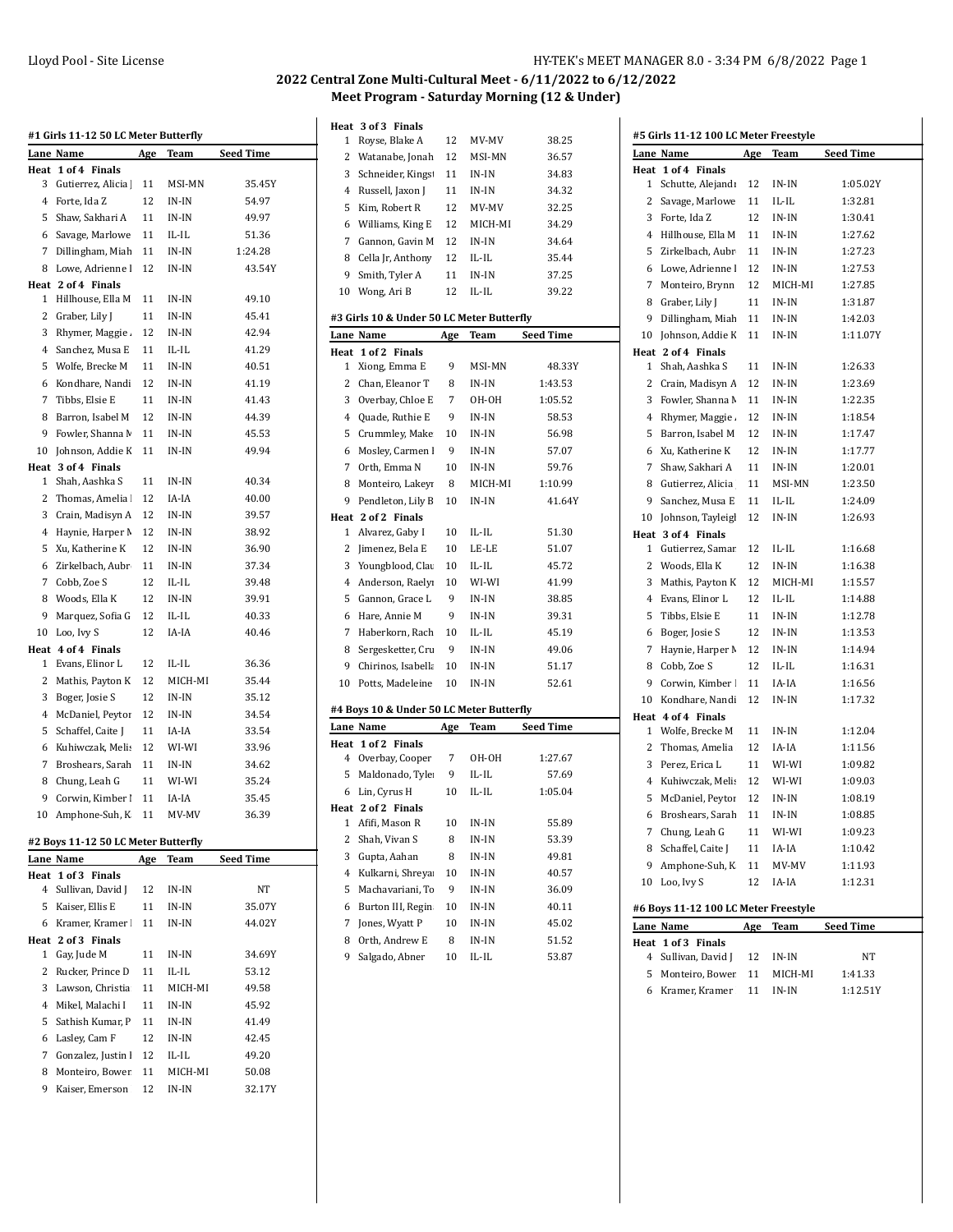## **2022 Central Zone Multi-Cultural Meet - 6/11/2022 to 6/12/2022 Meet Program - Saturday Morning (12 & Under)**

|                | Heat 2 (#6 Boys 11-12 100 LC Meter Freestyle) |     |         |                  |
|----------------|-----------------------------------------------|-----|---------|------------------|
| 1              | Harris, L.A. P                                | 11  | MICH-MI | 1:39.22          |
| 2              | Gay, Jude M                                   | 11  | $IN-IN$ | 1:33.14          |
| 3              | Kaiser, Emerson                               | 12  | IN-IN   | 1:26.66          |
| 4              | Sathish Kumar, P                              | 11  | IN-IN   | 1:20.84          |
| 5              | Wong, Ari B                                   | 12  | IL-IL   | 1:17.77          |
| 6              | Lasley, Cam F                                 | 12  | $IN-IN$ | 1:20.38          |
| 7              | Mikel, Malachi I                              | 11  | IN-IN   | 1:26.27          |
| 8              | Gonzalez, Justin                              | 12  | IL-IL   | 1:30.71          |
| 9              | Lawson, Christia                              | 11  | MICH-MI | 1:37.89          |
|                | Heat 3 of 3 Finals                            |     |         |                  |
| 1              | Watanabe, Jonah                               | 12  | MSI-MN  | 1:13.31          |
| 2              | Russell, Jaxon J                              | 11  | IN-IN   | 1:12.56          |
| 3              | Schneider, Kings                              | 11  | $IN-IN$ | 1:11.10          |
| 4              | Royse, Blake A                                | 12  | MV-MV   | 1:09.47          |
| 5              | Williams, King E                              | 12  | MICH-MI | 1:07.71          |
| 6              | Kim, Robert R                                 | 12  | MV-MV   | 1:08.04          |
| 7              | Gannon, Gavin M                               | 12  | IN-IN   | 1:11.02          |
| 8              | Smith, Tyler A                                | 11  | IN-IN   | 1:12.35          |
| 9              | Cella Jr, Anthony                             | 12  | IL-IL   | 1:12.89          |
| 10             | Kaiser, Ellis E                               | 11  | IN-IN   | 1:17.73          |
|                | #7 Girls 10 & Under 100 LC Meter Freestyle    |     |         |                  |
|                | Lane Name                                     | Age | Team    | <b>Seed Time</b> |
|                |                                               |     |         |                  |
| Heat           | 1 of 2 Finals                                 |     |         |                  |
| 1              | Xiong, Emma E                                 | 9   | MSI-MN  | 1:31.84Y         |
| 2              | Kotheimer, Kali (                             | 9   | OH-OH   | 1:54.95          |
| 3              | Potts, Madeleine                              | 10  | $IN-IN$ | 1:42.14          |
| 4              | Quade, Ruthie E                               | 9   | IN-IN   | 1:41.54          |
| 5              | Sergesketter, Cru                             | 9   | IN-IN   | 1:33.86          |
| 6              | Chirinos, Isabella                            | 10  | IN-IN   | 1:39.66          |
| 7              | Overbay, Chloe E                              | 7   | OH-OH   | 1:41.76          |
| 8              | Meek, Emily C                                 | 8   | IN-IN   | 1:43.49          |
| 9              | Chan, Eleanor T                               | 8   | IN-IN   | 2:00.00          |
|                | Heat 2 of 2 Finals                            |     |         |                  |
| 1              | Pendleton, Lily B                             | 10  | IN-IN   | 1:30.78          |
| 2              | Crummley, Make                                | 10  | IN-IN   | 1:29.12          |
| 3              | Haberkorn, Rach                               | 10  | IL-IL   | 1:25.85          |
| $\overline{4}$ | Youngblood, Clau                              | 10  | IL-IL   | 1:19.50          |
| 5              | Hare, Annie M                                 | 9   | IN-IN   | 1:14.13          |
| 6              | Anderson, Raelyı                              | 10  | WI-WI   | 1:18.45          |
| 7              | Gannon, Grace L                               | 9   | IN-IN   | 1:21.24          |
| 8              | Orth, Emma N                                  | 10  | IN-IN   | 1:25.88          |
| 9              | Jimenez, Bela E                               | 10  | LE-LE   | 1:30.33          |
| 10             | Mosley, Carmen                                | 9   | IN-IN   | 1:31.54          |
|                | #8 Boys 10 & Under 100 LC Meter Freestyle     |     |         |                  |

|   | Lane Name          | Age | Team  | <b>Seed Time</b> |
|---|--------------------|-----|-------|------------------|
|   | Heat 1 of 2 Finals |     |       |                  |
|   | 3 Shumate, Jack W  | 10  | IN-IN | NT               |
|   | 4 Overbay, Cooper  | 7   | OH-OH | 2:02.87          |
|   | 5 Salgado, Abner   | 10  | IL-IL | 1:38.49          |
| 6 | Lin, Cyrus H       | 10  | IL-H. | 1:52.00          |
|   | Jimenez, Nico A    | 8   | LE-LE | 2:18.56          |
|   |                    |     |       |                  |

| Heat | 2 of 2 Finals                         |     |         |           |
|------|---------------------------------------|-----|---------|-----------|
| 1    | Shah, Vivan S                         | 8   | IN-IN   | 1:35.90   |
| 2    | Maldonado, Tyle                       | 9   | IL-IL   | 1:32.78   |
| 3    | Gupta, Aahan                          | 8   | IN-IN   | 1:31.89   |
| 4    | Kulkarni, Shreya                      | 10  | IN-IN   | 1:15.93   |
| 5    | Machavariani, To                      | 9   | IN-IN   | 1:11.91   |
| 6    | Burton III, Regin                     | 10  | IN-IN   | 1:15.80   |
| 7    | Jones, Wyatt P                        | 10  | IN-IN   | 1:20.44   |
| 8    | Kline, Asher L                        | 10  | IN-IN   | 1:32.51   |
| 9    | Afifi, Mason R                        | 10  | IN-IN   | 1:34.83   |
| 10   | Orth, Andrew E                        | 8   | IN-IN   | 1:37.27   |
|      |                                       |     |         |           |
|      | #9 Girls 11-12 50 LC Meter Backstroke |     |         |           |
|      | Lane Name                             | Age | Team    | Seed Time |
| Heat | 1 of 4<br><b>Finals</b>               |     |         |           |
| 2    | Schutte, Alejandı                     | 12  | IN-IN   | 33.48Y    |
| 3    | Forte, Ida Z                          | 12  | IN-IN   | 49.12     |
| 4    | Hillhouse, Ella M                     | 11  | IN-IN   | 47.72     |
| 5    | Fowler, Shanna M                      | 11  | IN-IN   | 47.33     |
| 6    | Shaw, Sakhari A                       | 11  | IN-IN   | 47.52     |
| 7    | Monteiro, Brynn                       | 12  | MICH-MI | 48.99     |
| 8    | Dillingham, Miah                      | 11  | IN-IN   | 52.12     |
| Heat | 2 of 4 Finals                         |     |         |           |
| 1    | Savage, Marlowe                       | 11  | IL-IL   | 46.06     |
| 2    | Johnson, Tayleigl                     | 12  | IN-IN   | 45.15     |
| 3    | Lowe, Adrienne l                      | 12  | IN-IN   | 44.81     |
| 4    | Sanchez, Musa E                       | 11  | IL-IL   | 43.99     |
| 5    | Kondhare, Nandi                       | 12  | IN-IN   | 43.43     |
| 6    | Graber, Lily J                        | 11  | IN-IN   | 43.82     |
| 7    | Gutierrez, Alicia                     | 11  | MSI-MN  | 44.79     |
| 8    | Mathis, Payton K                      | 12  | MICH-MI | 44.90     |
| 9    | Gutierrez, Samar                      | 12  | IL-IL   | 45.63     |
| 10   | Johnson, Addie K                      | 11  | IN-IN   | 46.53     |
| Heat | 3 of 4 Finals                         |     |         |           |
| 1    | Wolfe, Brecke M                       | 11  | IN-IN   | 42.84     |
| 2    | Zirkelbach, Aubr                      | 11  | IN-IN   | 42.60     |
| 3    | Crain, Madisyn A                      | 12  | IN-IN   | 41.92     |
| 4    | Woods, Ella K                         | 12  | IN-IN   | 41.21     |
| 5    | Boger, Josie S                        | 12  | IN-IN   | 39.65     |
| 6    | Corwin, Kimber I                      | 11  | IA-IA   | 40.50     |
| 7    | Loo, Ivy S                            | 12  | IA-IA   | 41.46     |
| 8    | Rhymer, Maggie.                       | 12  | IN-IN   | 42.52     |
| 9    | Marquez, Sofia G                      | 12  | IL-IL   | 42.74     |
| 10   | Barron, Isabel M                      | 12  | IN-IN   | 43.35     |
|      | Heat 4 of 4 Finals                    |     |         |           |
| 1    | Schaffel, Caite J                     | 11  | IA-IA   | 39.05     |
| 2    | McDaniel, Peytor                      | 12  | IN-IN   | 37.67     |
| 3    | Thomas, Amelia                        | 12  | IA-IA   | 37.53     |
| 4    | Chung, Leah G                         | 11  | WI-WI   | 37.22     |
| 5    | Perez, Erica L                        | 11  | WI-WI   | 35.87     |
| 6    | Haynie, Harper M                      | 12  | IN-IN   | 37.04     |
| 7    | Broshears, Sarah                      | 11  | IN-IN   | 37.40     |
| 8    | Cobb, Zoe S                           | 12  | IL-IL   | 37.55     |
| 9    | Xu, Katherine K                       | 12  | $IN-IN$ | 38.66     |
| 10   | Tibbs, Elsie E                        | 11  | IN-IN   | 39.21     |

|              | #10 Boys 11-12 50 LC Meter Backstroke<br>Lane Name | <u>Age</u> | Team             | <b>Seed Time</b>         |
|--------------|----------------------------------------------------|------------|------------------|--------------------------|
|              | Heat 1 of 3 Finals                                 |            |                  |                          |
| 4            | Gay, Jude M                                        | 11         | IN-IN            | 41.31Y                   |
| 5            | Kaiser, Emerson                                    | 12         | IN-IN            | 37.50Y                   |
| 6            | Kramer, Kramer                                     | 11         | IN-IN            | 41.14Y                   |
|              | Heat 2 of 3 Finals                                 |            |                  |                          |
| 1            | Kaiser, Ellis E                                    | 11         | IN-IN            | 36.54Y                   |
| $\mathbf{2}$ | Gonzalez, Justin                                   | 12         | IL-IL            | 49.18                    |
| 3            | Lawson, Christia                                   | 11         | MICH-MI          | 48.25                    |
| 4            | Harris, L.A. P                                     | 11         | MICH-MI          | 45.43                    |
| 5            | Mikel, Malachi I                                   | 11         | IN-IN            | 41.36                    |
| 6            | Wong, Ari B                                        | 12         | IL-IL            | 41.54                    |
| 7            | Rucker, Prince D                                   | 11         | IL-IL            | 46.94                    |
| 8            | Lasley, Cam F                                      | 12         | IN-IN            | 48.69                    |
| 9            | Monteiro, Bower                                    | 11         | MICH-MI          | 52.51                    |
|              | Heat 3 of 3 Finals                                 |            |                  |                          |
| 1            | Royse, Blake A                                     | 12         | MV-MV            | 40.17                    |
| 2            | Gannon, Gavin M                                    | 12         | IN-IN            | 38.35                    |
| 3            | Schneider, Kings                                   | 11         | IN-IN            | 37.15                    |
|              |                                                    |            |                  |                          |
| 4            | Smith, Tyler A                                     | 11         | IN-IN            | 36.08                    |
| 5            | Cella Jr, Anthony                                  | 12         | IL-IL            | 33.47                    |
| 6            | Kim, Robert R                                      | 12         | MV-MV            | 34.92                    |
| 7            | Williams, King E                                   | 12         | MICH-MI          | 36.25                    |
| 8            | Watanabe, Jonah                                    | 12         | MSI-MN           | 37.66                    |
| 9            | Russell, Jaxon J                                   | 11         | IN-IN            | 38.98                    |
| 10           | Sathish Kumar, P                                   | 11         | IN-IN            | 40.58                    |
|              | #11 Girls 10 & Under 50 LC Meter Backstroke        |            |                  |                          |
|              | Lane Name                                          | Age        | Team             | Seed Time                |
|              | Heat 1 of 2 Finals                                 |            |                  |                          |
| 1            | Monteiro, Lakeyi                                   | 8          | MICH-MI          | 1:05.99                  |
|              |                                                    |            |                  |                          |
| $\mathbf{2}$ | Kotheimer, Kali (                                  | 9          | OH-OH            | 56.65                    |
| 3            | Quade, Ruthie E                                    | 9          | IN-IN            | 51.45                    |
| $^{4}$       | Chirinos, Isabella                                 | 10         | IN-IN            | 50.57                    |
| 5            | Haberkorn, Rach                                    | 10         | IL-IL            | 49.30                    |
| 6            |                                                    | 10         | IN-IN            | 50.11                    |
| 7            | Pendleton, Lily B                                  | 7          | OH-OH            |                          |
| 8            | Overbay, Chloe E                                   | 8          | IN-IN            | 50.57<br>55.52           |
| 9            | Meek, Emily C                                      |            | IN-IN            |                          |
|              | Chan, Eleanor T                                    | 8          |                  | 57.92                    |
|              | 10 Xiong, Emma E                                   | 9          | MSI-MN           |                          |
| 1            | Heat 2 of 2 Finals                                 | 10         | IN-IN            | 48.53                    |
|              | Potts, Madeleine                                   | 9          | IN-IN            |                          |
| 2            | Mosley, Carmen I                                   |            |                  | 46.11                    |
| 3            | Orth, Emma N                                       | 10         | IN-IN            | 43.47                    |
| 4            | Gannon, Grace L                                    | 9          | IN-IN            | 42.71                    |
| 5            | Hare, Annie M                                      | 9          | IN-IN            | 39.30                    |
| 6            | Anderson, Raelyı                                   | 10         | WI-WI            | 41.25                    |
| 7            | Jimenez, Bela E                                    | 10         | LE-LE            | 42.89                    |
| 8            | Youngblood, Clat                                   | 10         | IL-IL            | 44.35                    |
| 9<br>10      | Sergesketter, Cru<br>Crummley, Make                | 9<br>10    | $IN-IN$<br>IN-IN | 51.02Y<br>46.13<br>48.68 |